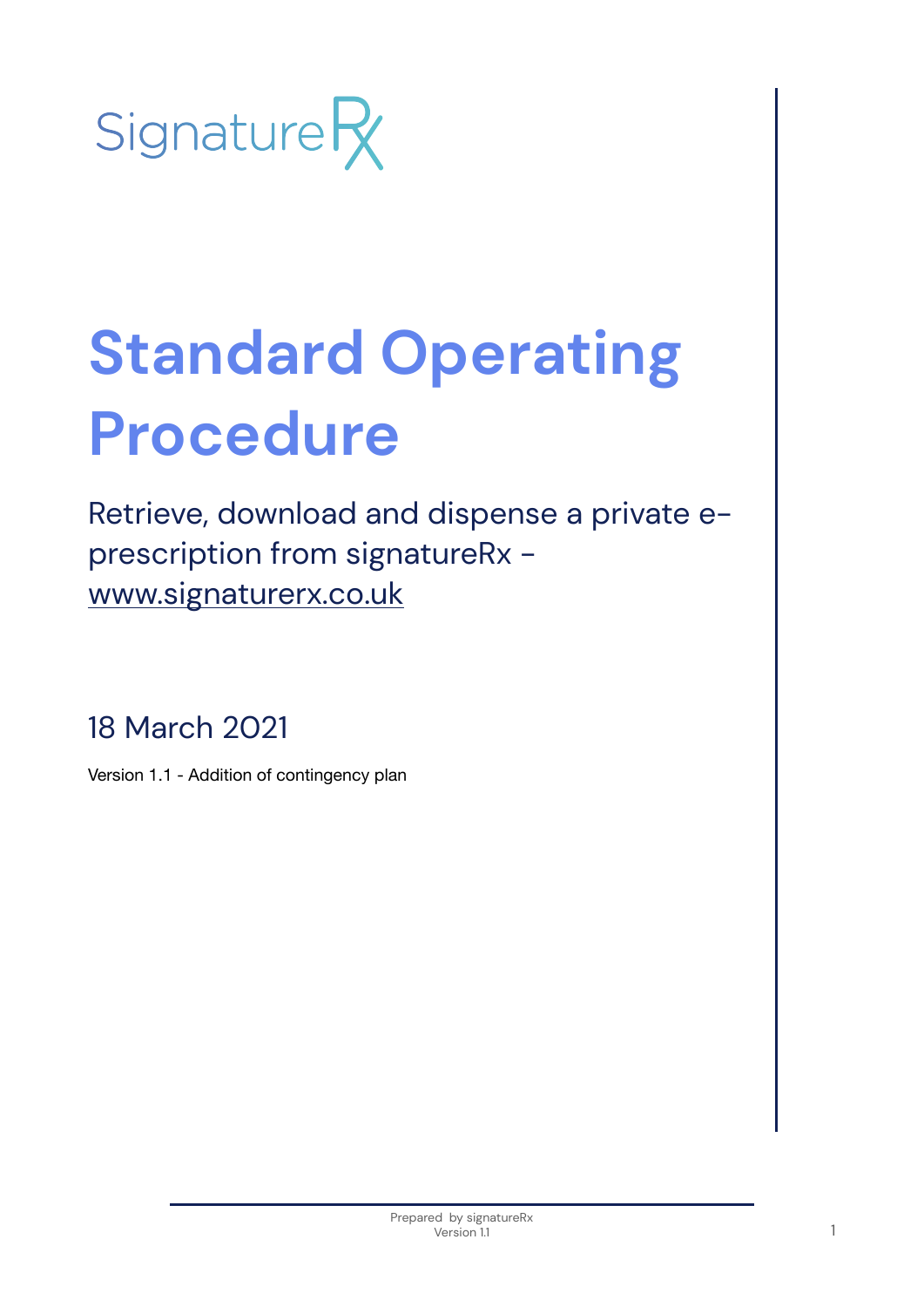### **Purpose:**

- Inform counter staff and wider pharmacy staff are aware of the actions to take when a patient presents with a signatureRx
- Inform all authorised dispensing staff on how to retrieve and download a private eprescription token from signatureRx to use in the prescription assembly process. Inform staff how to mark an e-prescription as dispensed.
- To ensure the effective download of private e-prescription tokens from signatureRx, in order that the prescription can be assembled and dispensed to the patient.

## **Scope:**

- This procedure covers the process of how to retrieve and download a signatureRx prescription when a patient presents at a pharmacy
- This SOP should be read with the following SOPs: dispensing, assembly, final check and private prescription SOP (if available)
- This policy is for use by counter staff and dispensary staff that work within the dispensary

#### **Index:**

- 1. Expecting receipt of a signatureRx prescription ID and transfer from counter to dispensary
- 2. Retrieve and download signatureRx e-prescription
- 3. Dispense signatureRx e-prescription
- 4. What to do if you suspect fraud?
- 5. Contingency plan

## **If you have any questions relating to this SOP or any technical questions, please contact signatureRx at [signaturerx.co.uk](http://signaturerx.co.uk)**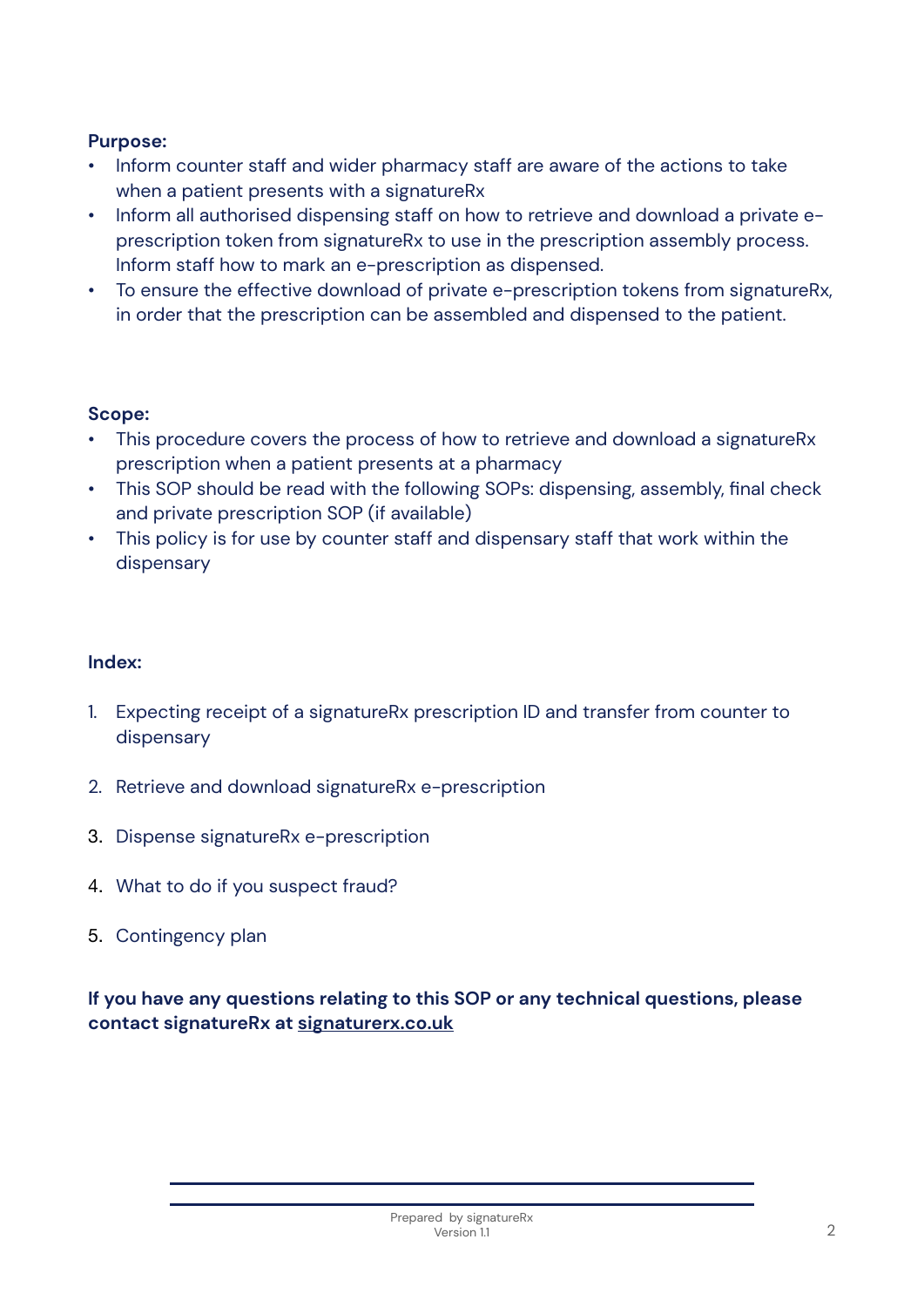# **Expecting receipt of a signatureRx prescription ID and transfer from counter to dispensary**

| <b>Procedure</b>                                                                                                                                                     | <b>Responsibility</b>                                                                                  |
|----------------------------------------------------------------------------------------------------------------------------------------------------------------------|--------------------------------------------------------------------------------------------------------|
| A patient will present at the counter with a signatureRx Prescription<br>1.<br>ID on their smartphone. Usually on their e-mail or messaging.                         | Counter Staff<br>Pharmacist<br>Pharmacy staff responsible                                              |
| In some instances, the patient, doctor or clinic support team may call in<br>advance and provide this prescription ID directly to the pharmacy by<br>email or phone. | for emails and phone<br>monitoring                                                                     |
| The patients' representative may present at the counter on behalf of<br>the patient. This can be processed in line with pharmacy guidelines.                         |                                                                                                        |
| Write the prescription ID on a piece of paper along with the<br>2.<br>patients' date of birth                                                                        | <b>Counter Staff</b><br>Pharmacist<br>Pharmacy staff responsible                                       |
| To retrieve the prescription, the dispensary staff would require the<br>Prescription ID along with the patients' DOB                                                 | for emails and phone<br>monitoring                                                                     |
| Transfer the paper safely and securely to the dispensary staff to<br>3.<br>retrieve the the e-prescription                                                           | <b>Counter Staff</b><br>Pharmacist<br>Pharmacy staff responsible<br>for emails and phone<br>monitoring |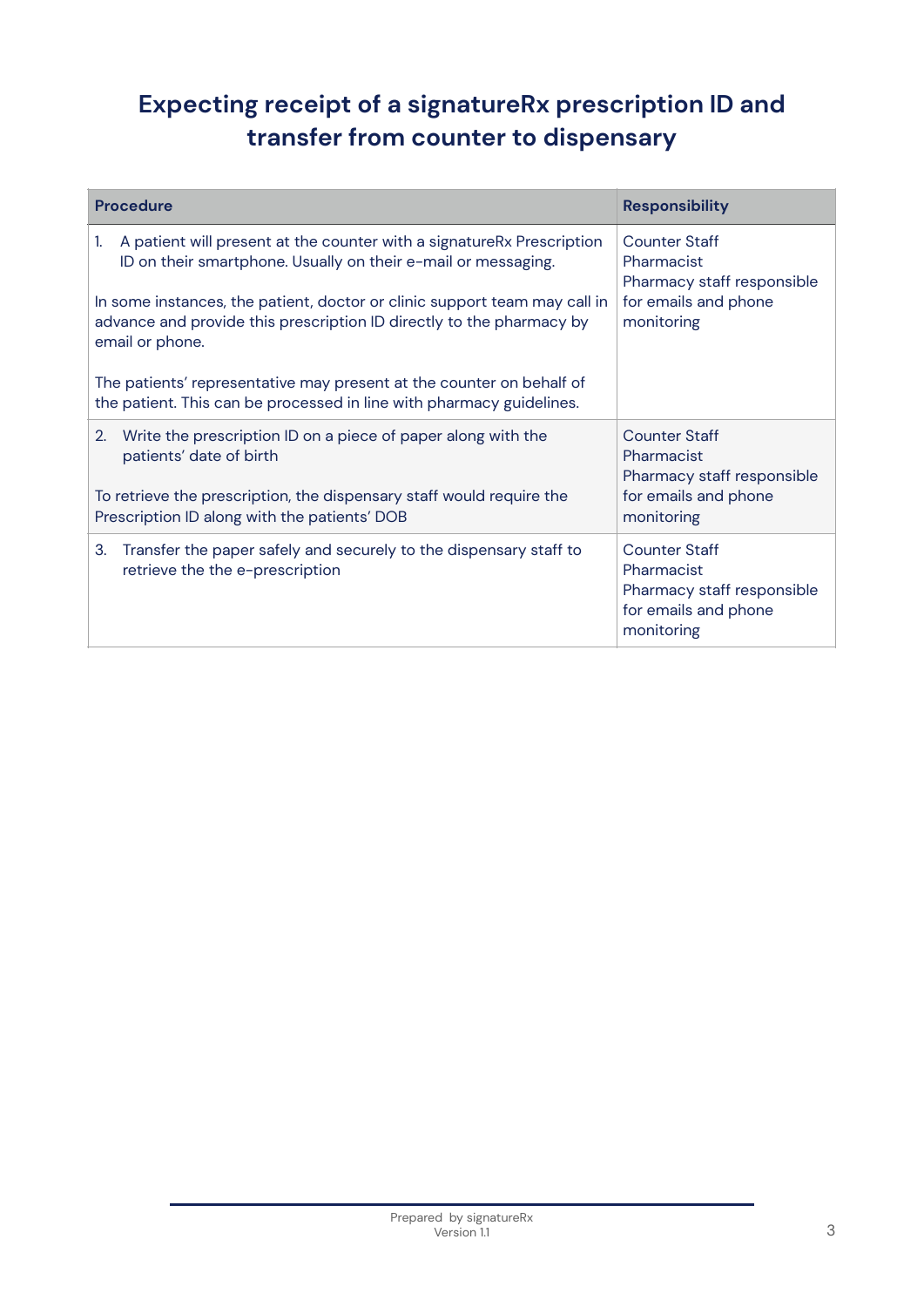# **Retrieve and download signatureRx e-prescription**

| <b>Procedure</b>                                                                                                                                                                                                                                                                                                                                                                                                                                                                                                                                                                                                                                                                                                                                                                                                                                                                                                                                                                                                                                                                                                                                                                                   | <b>Responsibility</b>                 |
|----------------------------------------------------------------------------------------------------------------------------------------------------------------------------------------------------------------------------------------------------------------------------------------------------------------------------------------------------------------------------------------------------------------------------------------------------------------------------------------------------------------------------------------------------------------------------------------------------------------------------------------------------------------------------------------------------------------------------------------------------------------------------------------------------------------------------------------------------------------------------------------------------------------------------------------------------------------------------------------------------------------------------------------------------------------------------------------------------------------------------------------------------------------------------------------------------|---------------------------------------|
| 1. Visit www.signaturerx.co.uk and click on the 'Dispense Prescription'<br>button in the header. This page can also be accessed at<br>www.signaturerx.co.uk/dispense                                                                                                                                                                                                                                                                                                                                                                                                                                                                                                                                                                                                                                                                                                                                                                                                                                                                                                                                                                                                                               | <b>Dispensary Staff</b><br>Pharmacist |
| Our website is secure and complies with GDPR.                                                                                                                                                                                                                                                                                                                                                                                                                                                                                                                                                                                                                                                                                                                                                                                                                                                                                                                                                                                                                                                                                                                                                      |                                       |
| 2. Enter the Prescription ID and patients' DOB in the relevant fields<br>This information would have been passed to you from the counter staff or<br>staff responsible for phone and email monitoring.                                                                                                                                                                                                                                                                                                                                                                                                                                                                                                                                                                                                                                                                                                                                                                                                                                                                                                                                                                                             | <b>Dispensary Staff</b><br>Pharmacist |
| Click on the 'SEARCH FOR PRESCRIPTION' button<br>3.<br>Clicking this button should display the secure webpage which shows the<br>prescription details. You should be able to see:<br><b>Patient Details</b><br><b>Prescriber Details</b><br><b>Clinic Details</b><br>٠<br><b>Medication Prescribed</b><br>٠<br>Advanced Electronic Signature Information<br>٠<br>The prescription is produced and signed electronically in line with The<br>Human Medicines Regulation 2012<br>If the prescription does not display, please confirm the prescription ID and<br>the patients' date of birth. If these have been verified and the prescription<br>still can't be accessed, please refer the patient back to issuing clinic,<br>telemedicine provider or clinician.<br>If the prescription states 'Already Dispensed on [date] [time]', this<br>prescription has already been dispensed by another pharmacy and you<br>should refer the patient back to the issuing clinician or company.<br>This prescription is not valid for medication have require special<br>prescription requirements including Schedule 2 and 3 CDs.<br>For clinical queries, please contact the issuing clinic, telemedicine | <b>Dispensary Staff</b><br>Pharmacist |
| provider or clinician.                                                                                                                                                                                                                                                                                                                                                                                                                                                                                                                                                                                                                                                                                                                                                                                                                                                                                                                                                                                                                                                                                                                                                                             |                                       |
| The prescription token can be downloaded by clicking on the printer<br>4.<br>icon. This will initiate download of a PDF dispensing token<br>The token can be printed for reference. We recommend using this token to<br>help the relevant member of staff undertake clinical checks, accuracy<br>checks, check medication stock and retrieve a price for the private<br>prescription in line with the relevant SOPs.<br>The token could also be kept along with a record in the private<br>prescription register for 2 years in line with the GPhC requirements.                                                                                                                                                                                                                                                                                                                                                                                                                                                                                                                                                                                                                                   | <b>Dispensary Staff</b><br>Pharmacist |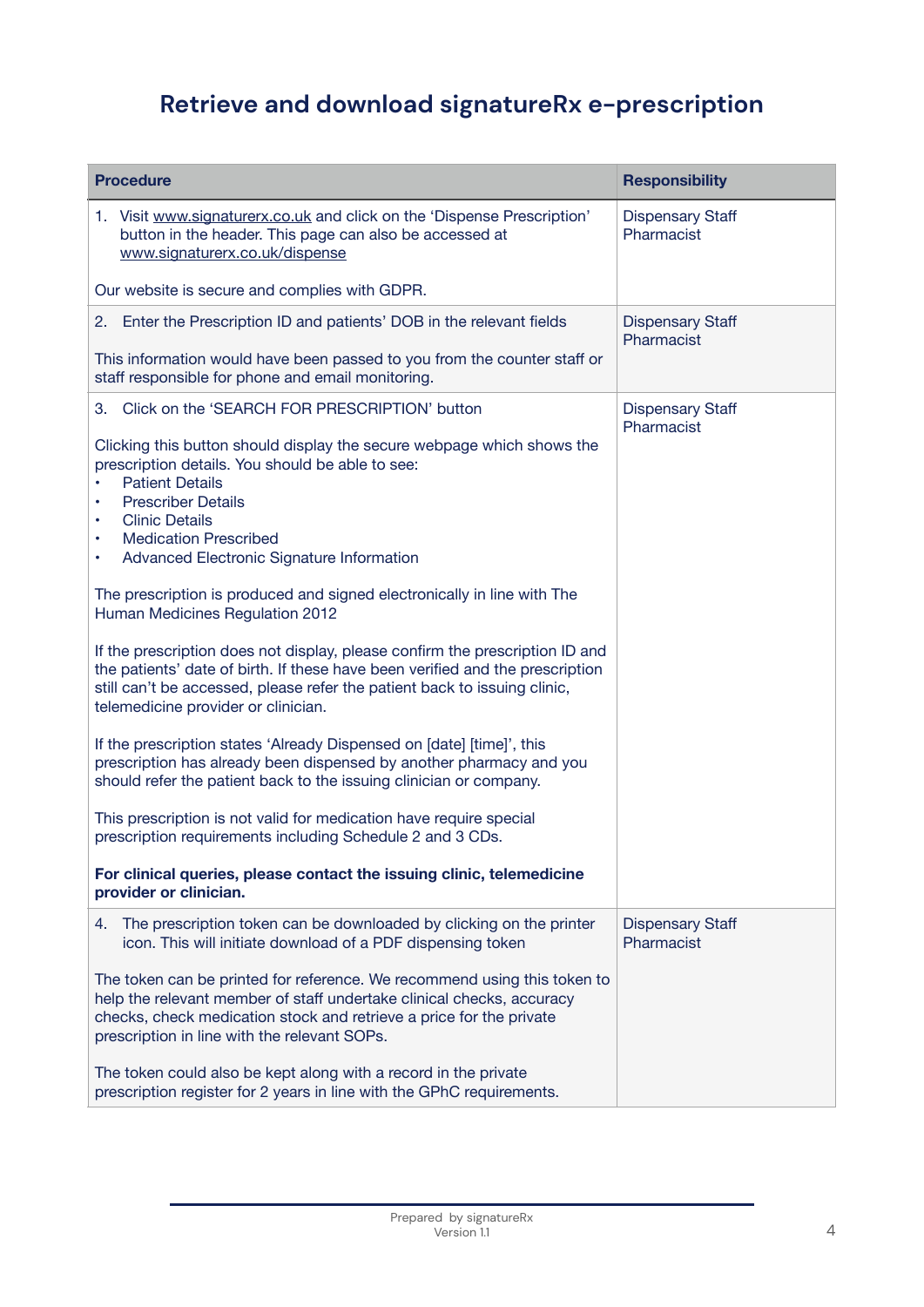## **Dispense signatureRx e-prescription**

| <b>Procedure</b>                                                                                                                                                                                                                                                                                                                                                                                                                    | <b>Responsibility</b>                 |
|-------------------------------------------------------------------------------------------------------------------------------------------------------------------------------------------------------------------------------------------------------------------------------------------------------------------------------------------------------------------------------------------------------------------------------------|---------------------------------------|
| This step will be followed if the following have been met:<br>The prescription is clinically accurate and has been checked<br>(1)<br>The patient has been informed of the price and is has confirmed they<br>(II)<br>will or they have already paid for their prescription<br>(III) The medication is in stock, has been handed to the patient or the<br>patient has been made aware of the estimated collection window<br>provided | <b>Dispensary Staff</b><br>Pharmacist |
| Under the prescription details, click 'DISPENSE'<br>2.<br>You will be prompted to enter the following details which will be used to<br>ensure each prescription can only be dispensed once:<br><b>Pharmacy Name</b><br><b>Pharmacy Address</b><br>Pharmacy Email (optional)<br>Pharmacy Tel (optional)                                                                                                                              | <b>Dispensary Staff</b><br>Pharmacist |

## **What to do if you suspect fraud?**

Our system is designed to reduce fraud however if you suspect that you have been presented with a fraudulent prescription, you should:

- Contact the prescriber or clinic, you can find their details on the prescription page
- Contact signatureRx using the contact form at [signaturerx.co.uk](http://signaturerx.co.uk)
- Report to relevant authorities in line with pharmacy guidelines

# **Contingency Plan**

If the e-prescription can not be viewed using the prescription ID for any reason, including system failure, the first point of call is to contact the prescriber or prescribing organisation. In the case of a system failure, the prescribing organisation will:

- Replace the e-prescription with a written or typed private prescription which contains an ink signature
- The pharmacy will inform the prescriber or organisation of the issues and relevant details such as pharmacy name, pharmacy address, email address or fax number
- The private prescription will be transmitted to the dispensing pharmacy securely via fax or email using the prescribing organisations' systems
- The dispensing pharmacy would be able to use this to dispense the medication as an emergency supply at the discretion of the pharmacist
- The prescriber will ensure that an original ink signed prescription is delivered to the pharmacy within 72 hours